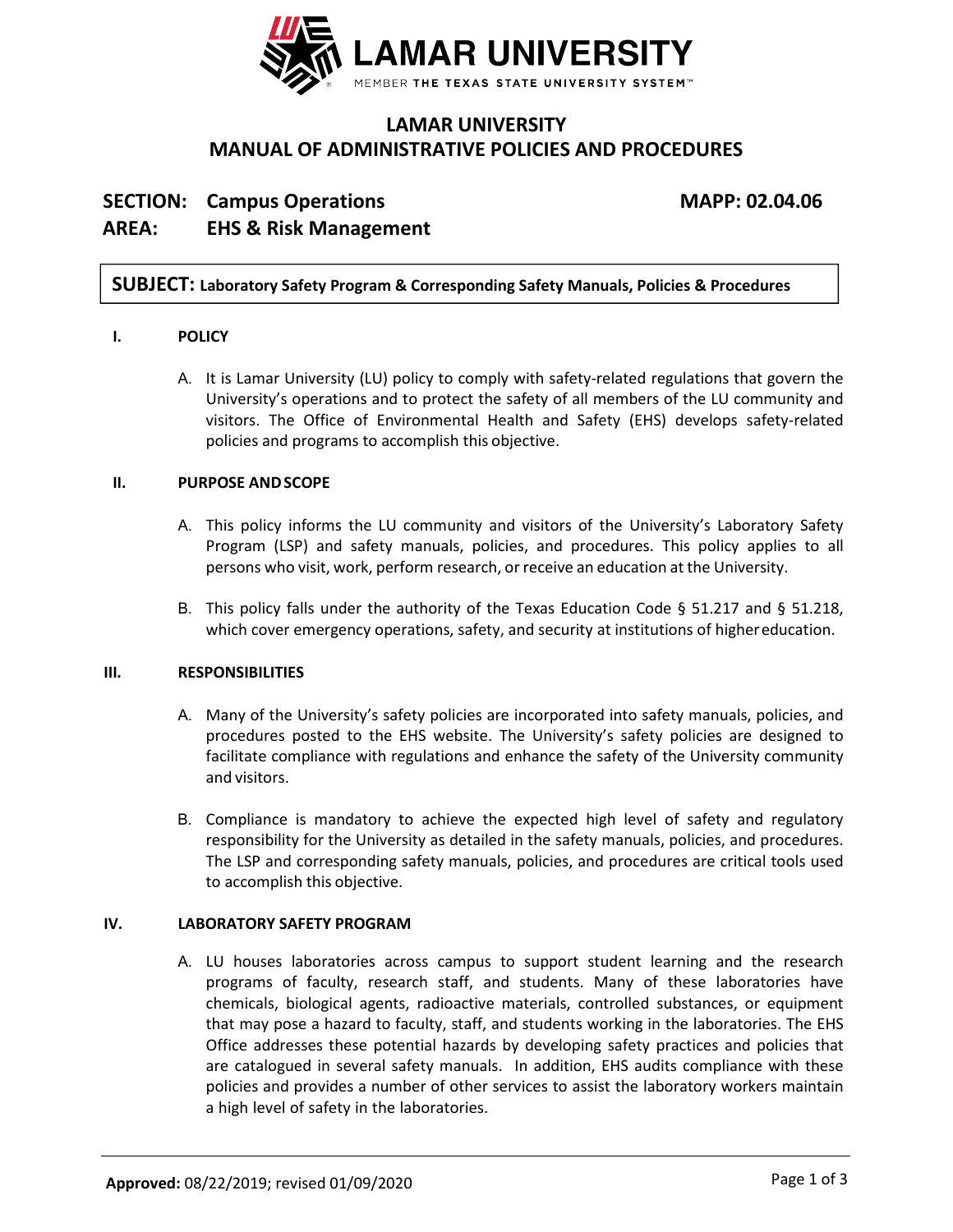While the LSP focuses on laboratories as a primary function, this program also serves as best practices for non‐laboratory operations.

#### **V. SAFETY MANUALS, POLICIES, AND PROCEDURES**

University safety manuals, policies, and procedures are posted to the EHS website. These manuals, policies, and procedures include, but are not limited to, the following:

#### A. Hazardous Waste Manual

The Hazardous Waste Manual contains the documentation used in the Hazardous Waste Program. The purpose of the program is to ensure that University faculty, staff, students and visitors comply with applicable hazardous waste regulations in disposing of Hazardous waste, as well as other regulated waste (biological, grease, non‐hazardous industrial solid waste, etc.), from around the campus. The program applies to all waste except general refuse (i.e., general trash dumpsters) generated on campus. Hazardous waste as defined by the Environmental Protection Agency and the Texas Commission of Environmental Quality (TCEQ) is highly regulated from "cradle to grave" and compliance with these regulations is crucial to theUniversity.

B. Biological Safety Manual

The Biological Safety Manual contains the documentation used in the Biosafety Program. The purpose of the program is to promote safety through the proper management of potentially hazardous biological materials and to comply with federal and state regulations regarding the use of biohazardous materials in the research and teaching laboratory. The manual contains a description of the program with all the policies, responsibilities, and requirements for working with biological materials such as recombinant or synthetic nucleic acid molecules, potentially hazardous microorganism, biological toxins and blood‐borne pathogens. In addition, this manual contains helpful information for the day to day management of a safe and compliant laboratory.

# C. Radiation Safety Manual

The Radiation Safety Manual contains the documentation used in the Radiation Safety Program. The objective of the Radiation Safety Program is to assist all levels of management in fulfilling the commitment at the University to provide a place of employment and learning which is as free as possible from recognized radiation hazards.

The purpose of the Radiation Safety Manual is to assist personnel, students, and management in complying with the state radiation regulations and the Radiation Safety Program. This Radiation Safety Manual is not intended to be an exhaustive or fully comprehensive reference, but rather a guide for Principal Investigators and Authorized Users. The Radiation Safety Manual is an enforceable component of the Radioactive Material Broad Scope License and Radiation Producing Devices Registrations under which the University is authorized.